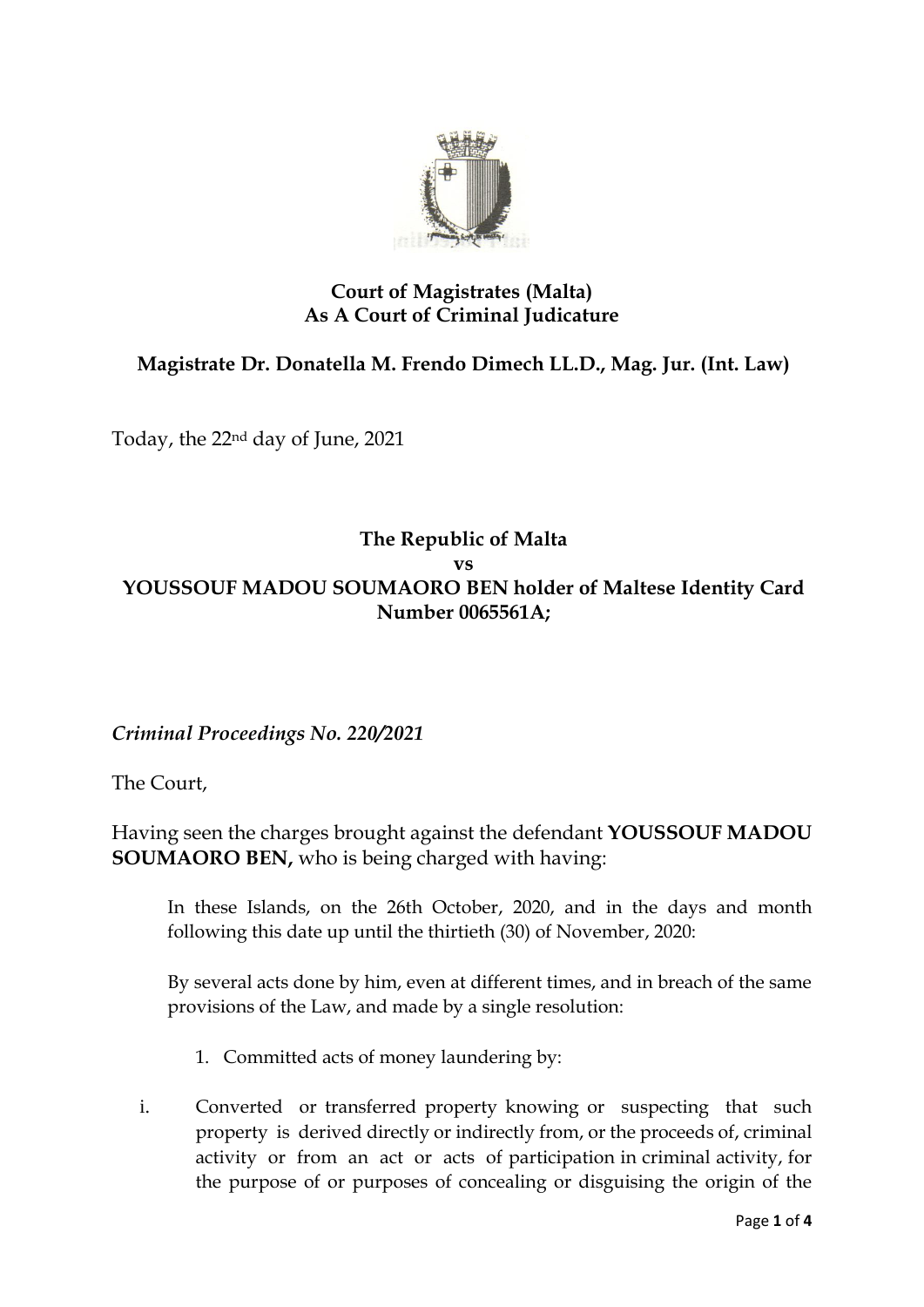property or of assisting any person or persons involved or concerned in criminal activity;

- ii. Concealed or disguised the true nature, source, location, disposition, movement, rights with respect of, in or over, or ownership of property, knowing or suspecting that such property was derived directly or indirectly from criminal activity or from an act or acts of participation in criminal activity;
- iii. Aqcuired, possessed or used property knowing or suspecting that the same was derived or originated directly or indirectly from criminal activity or from an act or acts of participation in criminal activity;
- iv. Retained without reasonable excuse of property knowing or suspecting that the same was derived or originated directly or indirectly from criminal activity or from an act or acts of participation in criminal activity;
- v. Attempted any of the matters or activities defined in the above foregoing sub-paragraphs (i), (ii), (iii) and (iv) within the meaning of article 41 of the Criminal Code;
- vi. Acted as an accomplice within the meaning of article 42 of the Criminal Code in respect of any of the matters or activities defined in the above foregoing sub- paragraphs (i), (ii), (iii), (iv) and(v);
	- 2. And also in the same date, time, place and circumstances, in Malta knowingly received or purchased any property which was stolen, misapplied or obtained by means of any offence, whether committed in Malta or abroad, or knowingly took part, in any manner whatsoever, in the sale or disposal of the same;

This Court was requested that in case of guilt, in addition to inflicting the penalties laid down in the Law and in addition to the said punishment, it also order the confiscation of all the exhibited goods, of the corpus delicti and the instruments which served or were intended to be used to commit the crime, and of all that has been obtained by the crime, as well as order the confiscation in favor of the Government of the proceeds offense or of such property the value of which corresponds to the value of such proceeds as well as of all the property of the accused in terms of Chapter 373 as well as articles 23 and 23B of the Criminal Code;

This Court was also requested to seize from third parties in general all moneys and movable or immovable property which are due to or pertain to the accused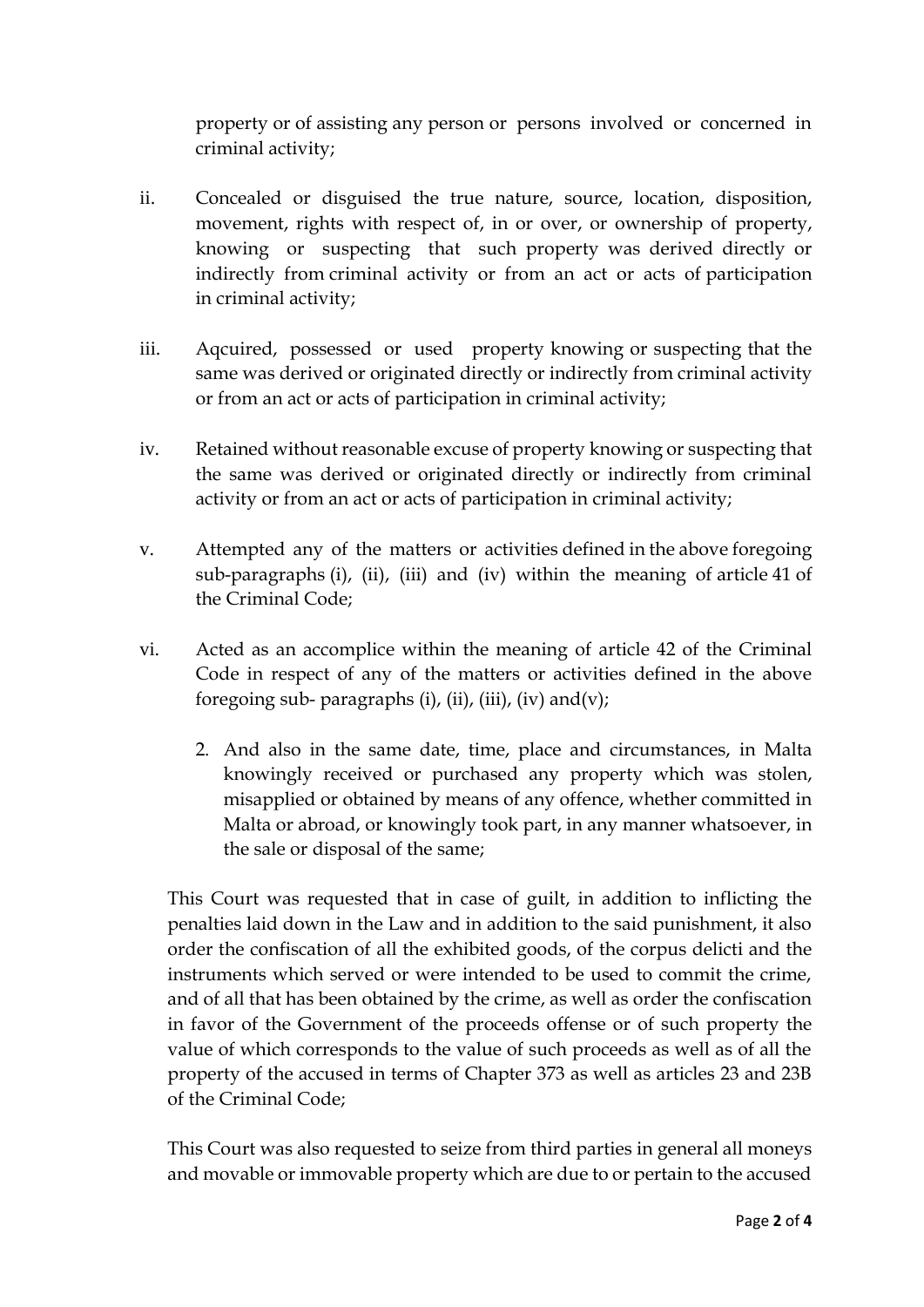or is his property, as well as prohibiting him from transferring or otherwise disposing of any movable or immovable property in terms of article 5 of Chapter 373 even as applicable under article 23A of Chapter 9.

This Court was also requested to order in case of guilt, the accused to pay costs related to the appointment of experts in the proceedings as contemplated in article 533 of Chapter 9 of the Laws of Malta.

Whereas having heard the defendant plead guilty to all charges brought against him notwithstanding the fact that the Court warned him in the most solemn manner of the legal consequences of his guilty plea, and after having given him sufficient time within which to reconsider and withdraw his guilty plea;

Having heard witnesses;

Having seen all the acts and documents exhibited;

Having heard the prosecution and defence counsel make their submissions on punishment;

Considers:

Having heard the guilty plea of the defendant to the charges brought against him, the Court has no alternative but to declare the defendant guilty of the said charges.

With regards to punishment, the Court took into consideration the accused's relatively early admission of guilt, his clean criminal record, the nature of the offences of which he stands charged and the circumstances of the case, namely that the defendant acted together with another person in committing this offence and hence he is only liable for half the amount illicitly taken from the complainant, namely that of  $\epsilon$ 4,000.

In view of the above, the Court, after having seen articles 17, 23, 23A, 23B, 31 and 334 of the Criminal Code, Chapter 9 of the Laws of Malta and Articles 3 of The Prevention of Money Laundering Act, Chapter 373 of the Laws of Malta, finds the defendant guilty of the charges brought against him and and sentences him to a punishment of two (2) years imprisonment which by application of article 28A of the Criminal Code, Chapter 9 of the Laws of Malta, are being suspended for four years from this day.

Furthermore, having seen article 15A and 28H of the Criminal Code, Chapter 9 of the Laws of Malta, orders the defendant to make restitution to the